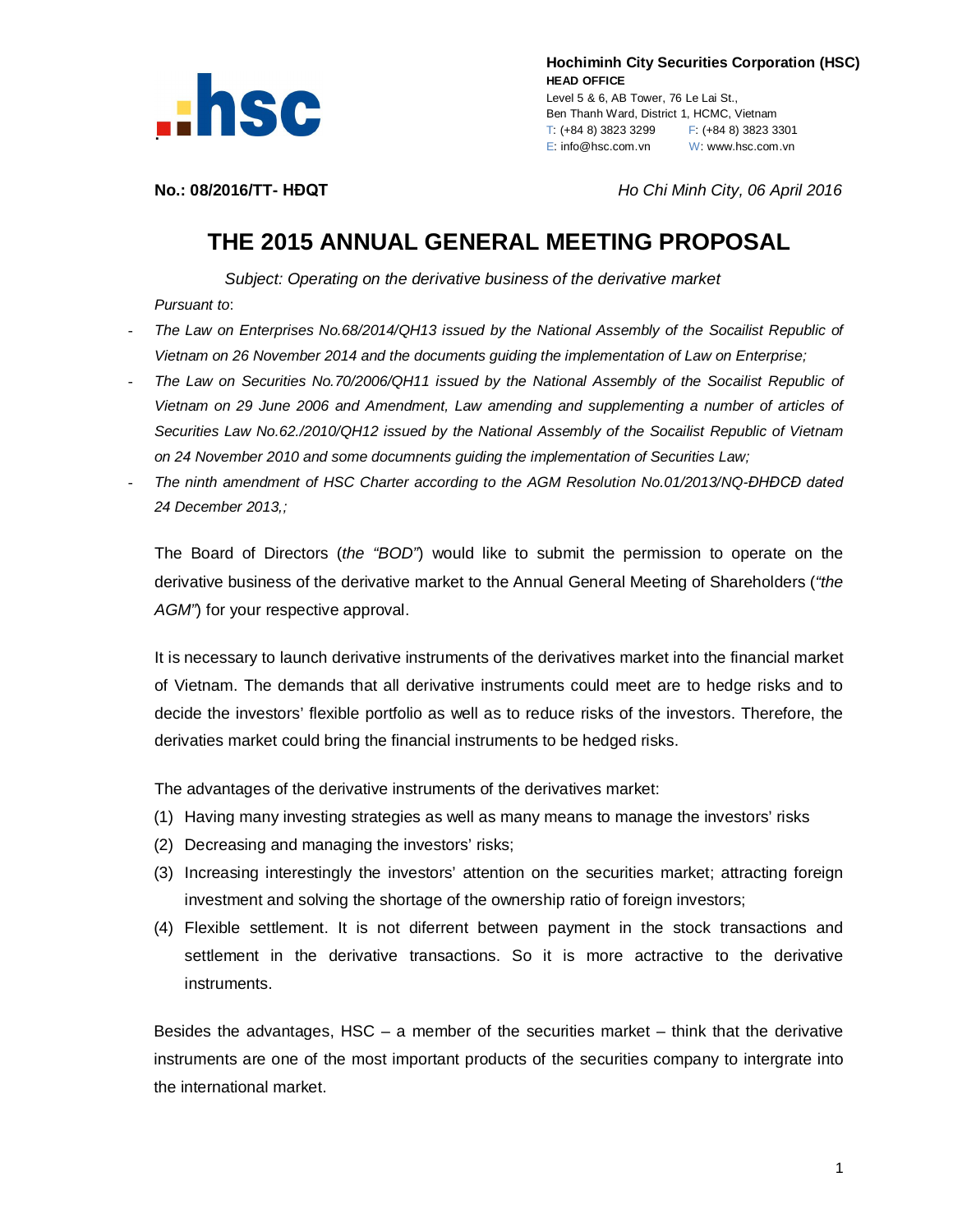After Decree No. 42/2015/ND-CP issued by the Government dated 05 May 2015 on derivaties and the derivaties market and Circular No.11/2016/TT-BTC dated 19 January 2016 of the Ministry of Finance guiding for a number of contents of the Government's Decree No. 42/2015/ND-CP are promulgated, HSC meets all the damands to operate in the derivaties market, details as follows:

- 1. The trading member
- 2. Business registration for derivative consultancy, derivative brokerage and derivative dealing
- 3. Business registration for supply of derivative transaction clearing and settlement service
- 4. The market making member

## For Dereivative Business

HSC meets the conditions for derivative business in accordance with Item 1 Article 4 Decree No. 42/2015/ND-CP as follows:

- a. Being a securities business institution licensed to conduct all securities business operations in accordance with the Law on Securities;
- b. Meeting the financial condition to register business for all operations of derivative consultancy, brokerage and dealing with the charter capital or equity capital of at least eight hundred (800) billion VND;
- c. Meeting the Ministry of Finance's requirements on business result, liquidity capital ratio and professional operation process;
- d. Not being in the process of consolidation, merger or dissolution, or placed under control or special control, or subject to op eration suspension or termination under a decision of a competent agency.
- $\div$  For the derivative transaction clearing or settlement service

HSC meets the conditions for the derivative transaction clearing or settlement service in accordance with Item 2 Article 4 Decree No. 42/2015/ND-CP as follows:

- a. Being a depository member of the Vietnam Securities Depository;
- b. Meeting the financial conditions:
	- For a direct clearing member: Having the charter capital or equity capital of of at least nine hundred (900) billion VND;
	- For a general clearing member: Having the charter capital or equity capital of of at least one thousand two hundred (1,200) billion VND.
- c. Meeting the Ministry of Finance's requirements on business result, liquidity capital ratio and professional operation process;
- d. Not being in the process of consolidation, merger or dissolution, or placed under control or special control, or subject to op eration suspension or termination under a decision of a competent agency.

The BOD would like to submit to the AGM for your respective approval: